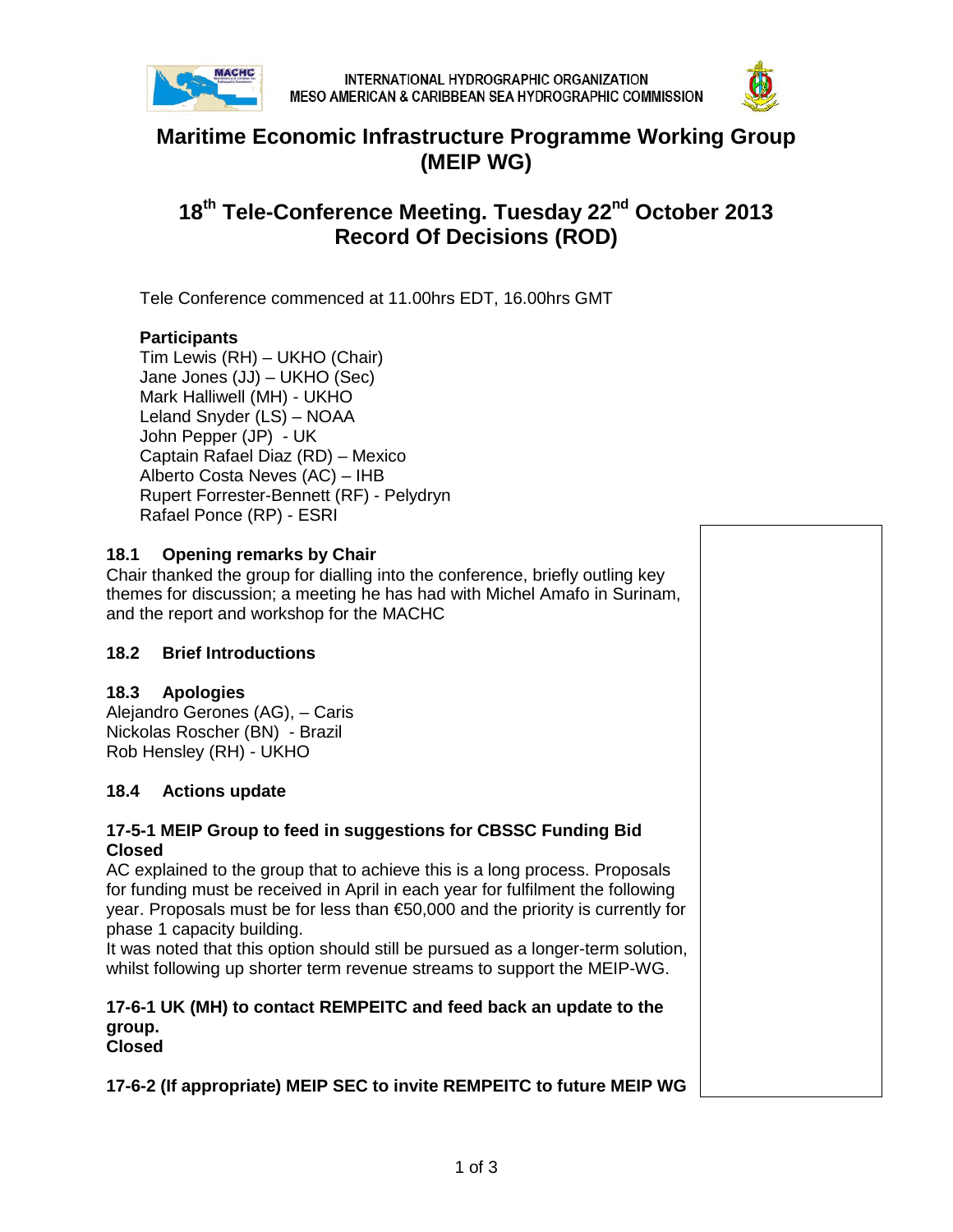**meetings. Open**

**17-7-1 MEIP WG Chair to submit draft agenda to MACHC Chair for MEIP WG workshop at MACHC. Closed**

**17-7-2 MEIP WG Chair to contact OECS through MACHC chair, regarding regional survey requirements. Open**

## **18.5 Update from meeting in Suriname with MACHC Chair**

Michel Amafo is keen for the workshop at the MACHC to be practical and for it to be an opportunity for the group to be apprised of the potential subscription costs of each of the demonstrator models.

According to the Agenda, the workshop will follow the official opening of the MACHC.

## **18.6 MEIP Workshop at MACHC**

The agenda for the workshop has gone forward to the MACHC.

The letter from Mexico  $(12<sup>th</sup>$  August) sets out some useful challenges and tasks. In order to achieve this the following items need to be considered:

- 1. Practical demonstration of Proof of concept specific examples where the tool can be used in marine spatial planning (and to support funding bids).
- 2. Data supply Data would need to be supplied in time for Caris and ESRI to prepare
- 3. Pre-workshop discussion with industry participants.

It was suggested that in advance of the workshop at the MACHC a mail should be sent out to the wider MACHC community underlining the purpose of the MEIP and gleaning input. It would be an opportunity for them to offer ideas for what it would be useful for the MEIP to achieve.

## **18.7 Progress on MEIP Report to MACHC**

UK and US have commenced work on a draft report.

The following tasks are now required:

**18-6-1 Sec to coordinate with ESRI / Caris and MH to provide data in time for workshop by 2nd week in November**

**18-6-2 Sec to resend draft workshop proposal items and ask for feedback by a set a set date.** 

**18-6-3 Sec to draft highlights paper to group explaining role of MEIP**

**18-7-1 JJ and LS to complete admin tasks 1-4**